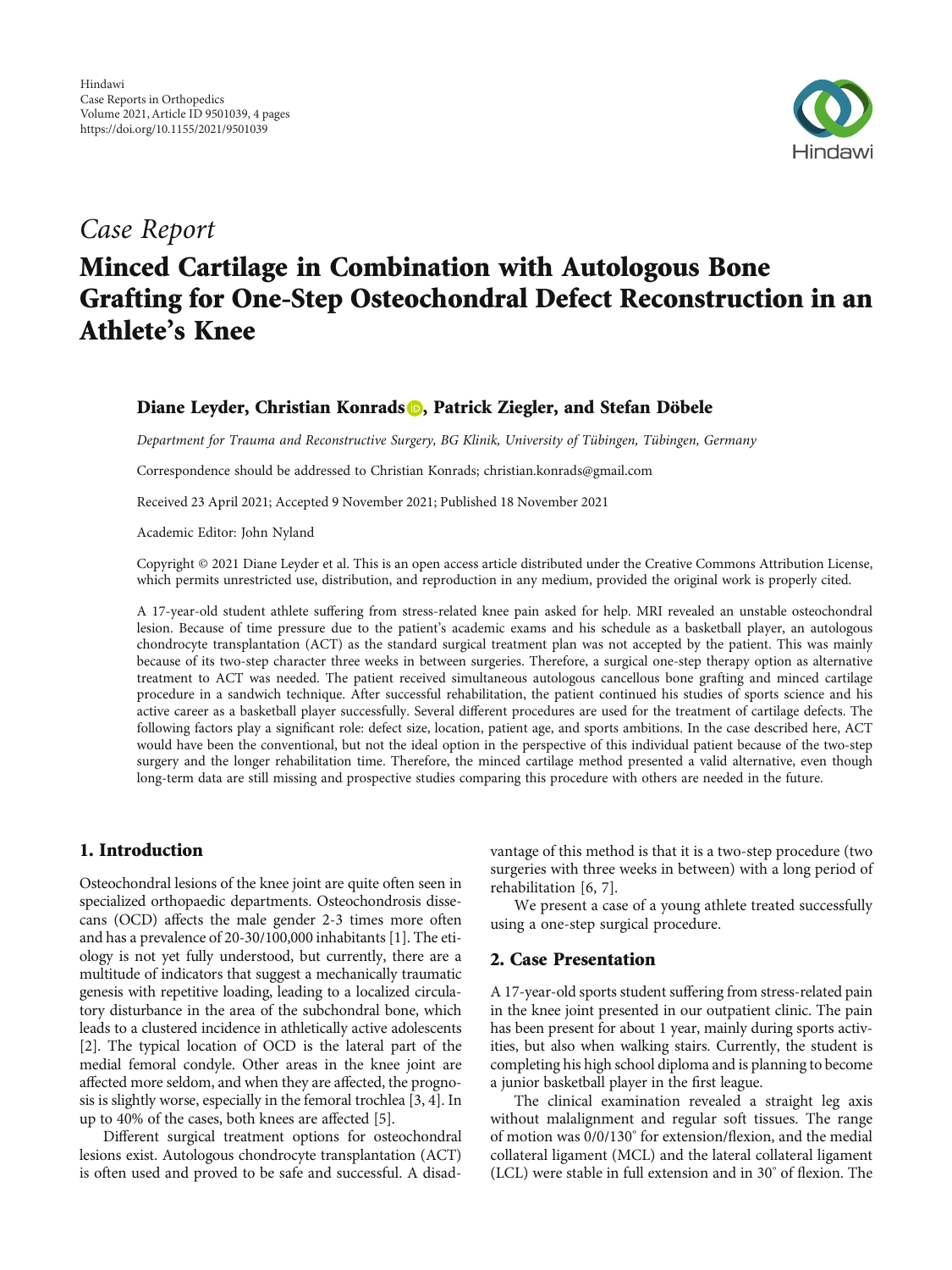#### <span id="page-1-0"></span>2 Case Reports in Orthopedics



FIGURE 1: Tomographies of the left knee in a 17-year-old male. (a) CT through the lateral femoral condyle in a sagittal plane showing subchondral cysts. (b, c) MRI in T2-weighted sagittal and axial planes showing subchondral fluid as a sign of dissecate instability.



FIGURE 2: Surgical treatment of an osteochondral lesion by autologous bone grafting and minced cartilage. (a) Osteochondral lesion with (b) subsequent cartilage removal by (c) debridement with a curette and (d) removal of the subchondral cysts. (e) View of the defect after miniarthrotomy and (f) after autologous cancellous bone grafting and application of the minced cartilage.

anterior and posterior drawer tests were negative as was the Lachman test. Furthermore, the meniscus signs were negative and without tenderness over the joint space. Peripheral circulation, motor function, and sensibility were intact.

Magnetic resonance imaging (MRI) revealed subchondral cystic changes at the lateral trochlea with a size of  $23 \times 18$  mm . The cartilage layer appeared intact. Computed tomography (CT) scans showed multiple subchondral cysts (Figure 1). The long leg standing radiograph demonstrated almost straight legs with a valgus of 0.8° . The diagnosis was osteochondrosis dissecans (OCD) stage II-III according to Bruns [[8](#page-3-0)].

With the cartilage layer still intact, an arthroscopy of the left knee joint with cartilage staging and retrograde drilling was performed. The lesion demonstrated to be stable in the probe examination during arthroscopy. This treatment initially led to an improvement in the symptoms. However, when the patient resumed his basketball training after 12 weeks, thereby increasing the weight-bearing, the same complaints as those preoperatively reappeared.

MRI six months after initial retrograde drilling revealed persistent subchondral cysts and increased detachment of the cartilage layer (OCD stage III). Given the persistent pain and the increasing cartilage detachment, all therapeutic options were discussed in detail with the patient and his parents. Because of the defect morphology and size, a two-stage procedure with initial bone augmentation with autologous bone grafting and cartilage cell harvesting with two-stage matrixassociated autologous chondrocyte transplantation (MACT) would be the preferred therapy. However, this was refused by the patient due to the two-stage procedure, which would have led to a prolonged exercise pause. Therefore, a one-stage procedure with autologous bone augmentation from the tibial head and autologous chondrocyte transplantation using minced cartilage (AutoCart, Fa. Arthrex) was carried out instead.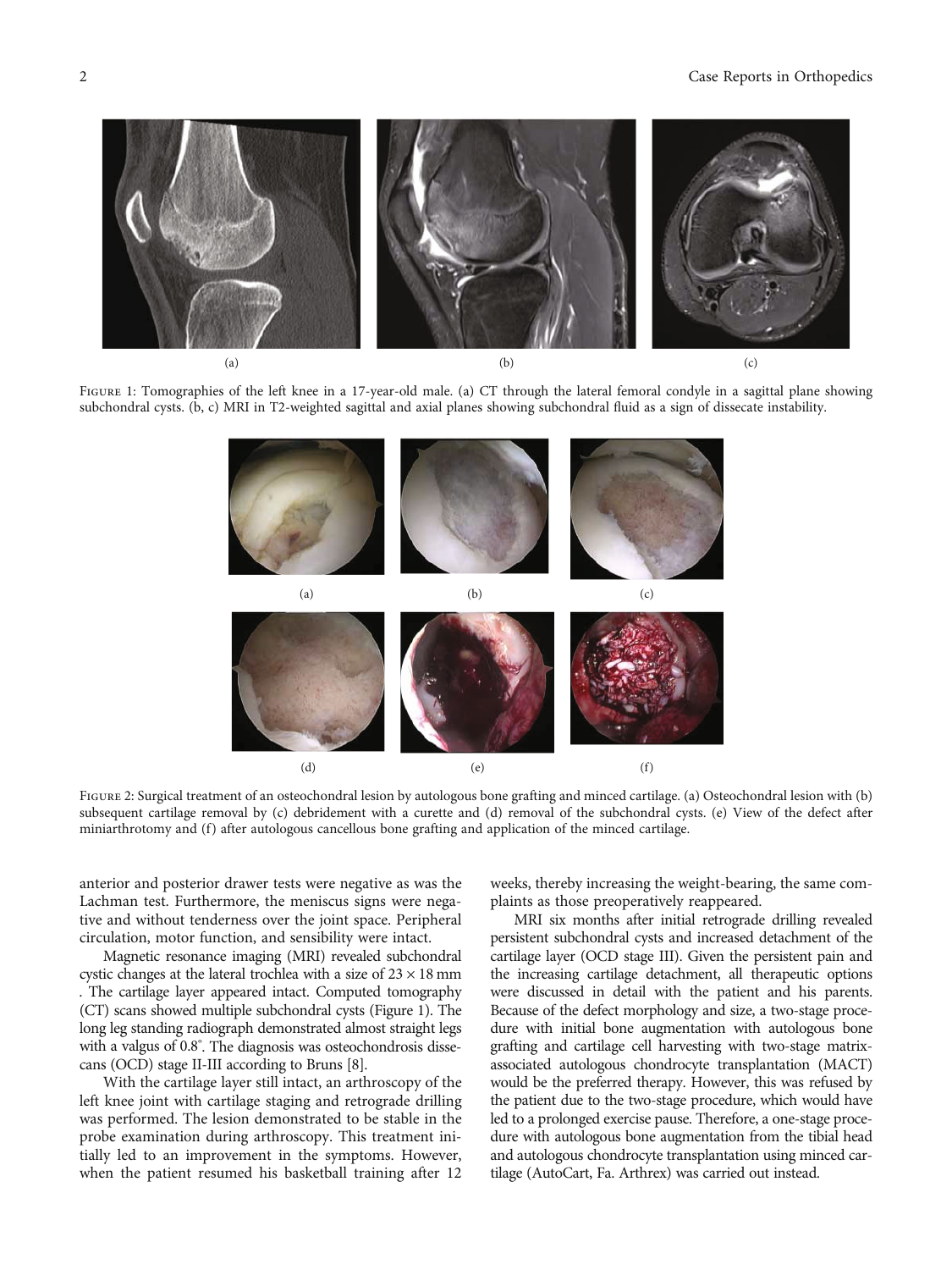<span id="page-2-0"></span>Surgery started with arthroscopy, which revealed an unstable osteochondral defect of  $20 \times 15$  mm. The unstable cartilage remnants were reprocessed with the minced cartilage instrumentation. The underlying avital cancellous bone with cystic changes was completely debrided with a curette and a sharp spoon. An anterolateral miniarthrotomy with a skin incision of 3 cm was performed to insert the cancellous bone, which was harvested from the anterolateral tibial head. Then, the prepared minced cartilage was applicated, and fixation was secured using platelet-rich plasma and fibrin. In this way, the osteochondral defect was completely filled (Figure [2](#page-1-0)). It was of importance not to overfill the defect, thereby creating a prominent surface. The stratum synoviale of the joint capsule was closed using PDS suture, and the stratum fibrosum was closed using vicryl. Then, the skin incision was closed.

The rehabilitation protocol consisted of partial weightbearing for 8 weeks postoperatively, followed by muscle strengthening and coordination training. The patient was back to basketball four months postoperatively and was pain free demonstrating full range of motion at the last follow-up examinations six and twelve months postoperatively.

#### 3. Discussion

This case demonstrated successful one-step treatment of an osteochondral lesion using autologous bone grafting and minced cartilage in a sandwich technique.

In OCD stage II, when conservative therapy fails, the treatment recommendation is local revascularization. This is accomplished by antegrade or retrograde drilling to achieve reossification in the subchondral region [[9\]](#page-3-0).

For OCD stage III, there are several surgical options. There is the possibility of bone stimulation in the form of microfracturing or nanofracturing to induce the formation of fibrocartilage, which can be performed up to a defect size of 4 cm<sup>2</sup>. The short-term results of this treatment are satisfactory. Microfracturing can also be performed as part of autologous matrix-induced chondrogenesis (AMIC) with the application of a biological membrane, which can improve the long-term results [\[10\]](#page-3-0).

Autologous osteochondral mosaicplasty can also be performed up to a defect size of  $4 \text{ cm}^2$ , but ideally, the defect should be smaller than  $2 \text{ cm}^2$ . For this method, positive long-term results were documented after an 8-year followup. For larger defects, also the morbidity at the harvesting site for osteochondral transplantation must be taken into account and may be considered a limiting factor [\[11\]](#page-3-0).

In patients with a larger defect, autologous chondrocyte transplantation (ACT), with positive 5-year results, is currently the leading standard. However, this is a two-stage procedure with additionally high costs [[12](#page-3-0)].

The minced cartilage procedure is a relatively simple and cost-effective technique to transplant autologous cartilage fragments in a single-stage procedure. Minced cartilage has a high biological healing potential because it is composed of autologous hyaline cartilage cells. It can be used for both minor and major cartilage defects and osteochondral lesions. Currently, however, there is a lack of long-term data to evaluate the therapeutic benefits [\[13\]](#page-3-0). Preliminary data show a satisfactory outcome at 2 years in a relatively small number of patients. Long-term data from a larger patient population is still missing [[14](#page-3-0)].

We want to use this case not only to report the successful application of the described one-step surgical procedure using minced cartilage demonstrating excellent short-term clinical outcome but also to emphasize the importance to always treat the subchondral bone, as far as it is compromised, and not only treat the cartilage in those cases.

# 4. Conclusion

Several different procedures are used for the treatment of cartilage defects. The following factors play a significant role: defect size, location, patient age, and sports ambitions. In the case described here, ACT would have been the conventional, but not the ideal option in the perspective of this individual patient because of the two-step surgery and the longer regeneration time. Therefore, the minced cartilage method presented a valid alternative, even though long-term data are still missing and prospective studies comparing this procedure with others are needed.

### Ethical Approval

All procedures followed were in accordance with the ethical standards of the responsible committee on human experimentation (institutional and national) and with the Helsinki Declaration of 1075, as revised in 2008.

#### Consent

Informed consent was obtained from the patient included in the study. All identifying details were withheld, when possible, to protect the patient's privacy.

### Conflicts of Interest

The authors declare that they have no conflict of interest.

#### References

- [1] B. R. Cahill, "Osteochondritis dissecans of the knee: treatment of juvenile and adult forms," The Journal of the American Academy of Orthopaedic Surgeons, vol. 3, no. 4, pp. 237–247, 1995.
- [2] W. Robertson, B. T. Kelly, and D. W. Green, "Osteochondritis dissecans of the knee in children," Current Opinion in Pediatrics, vol. 15, no. 1, pp. 38–44, 2003.
- [3] F. Hefti, J. Beguiristain, R. Krauspe et al., "Osteochondritis dissecans: a multicenter study of the European Pediatric Orthopedic Society," Journal of Pediatric Orthopaedics. Part B, vol. 8, no. 4, pp. 231–245, 1999.
- [4] L. Peterson, T. Minas, M. Brittberg, and A. Lindahl, "Treatment of osteochondritis dissecans of the knee with autologous chondrocyte TRANSPLANTATION," Journal of Bone and Joint Surgery, vol. 85, pp. 17–24, 2003.